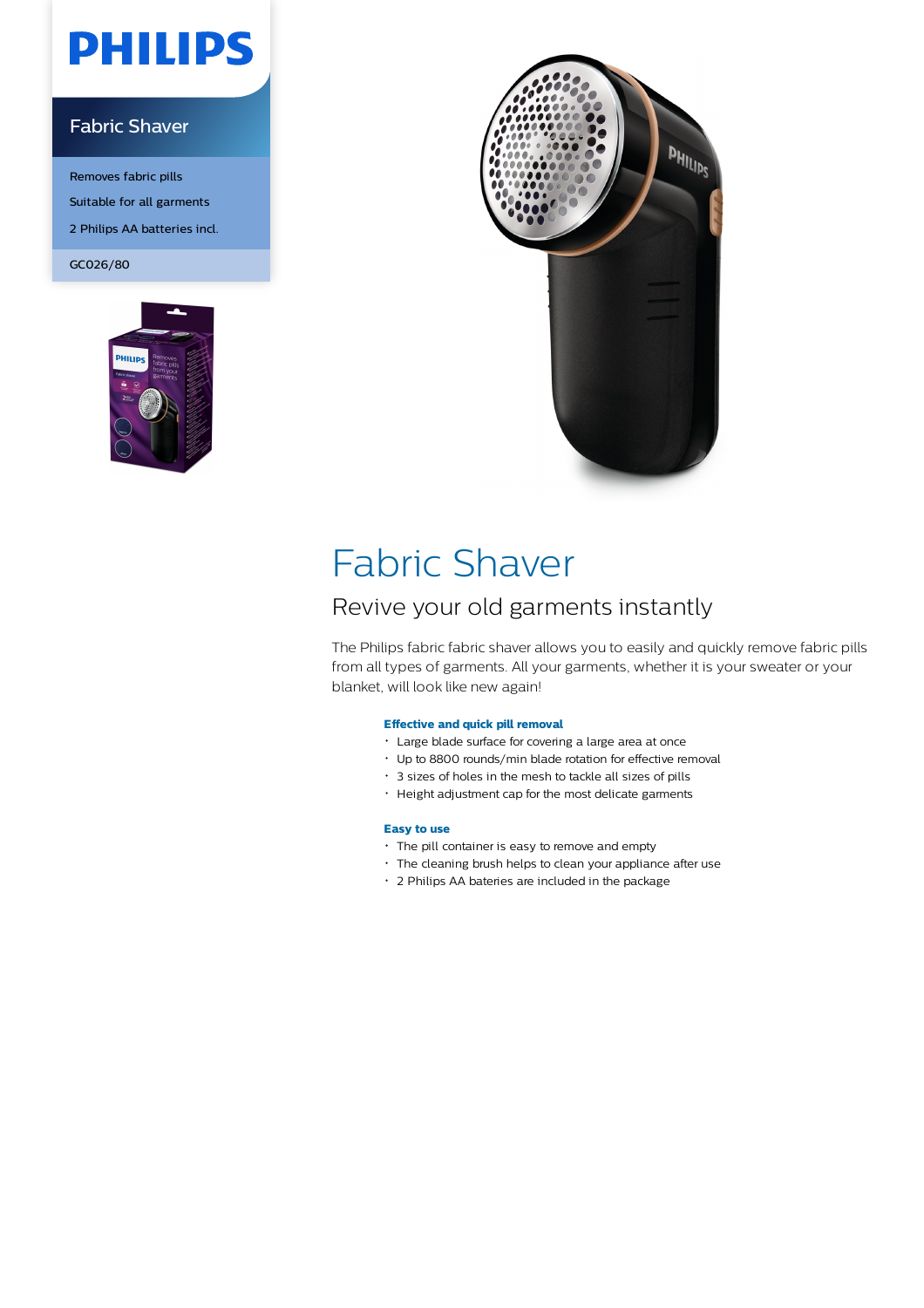## **Highlights**

#### **Large blade surface**



Large blade surface ensures that larger area of the garment is covered at the same time, hence less strokes are needed to make your garment look new again

#### **8800 rounds/min blade rotation**



Blades rotate up to 8800 rounds/min for effective and quick removal of the fabric pills from your garments

#### **Large removable pill container**



The container, where the shaved off pills are stored, is easy to remove and empty.

#### **Special design shavinghead**



Due to the mesh with 3 different sizes of holes, all sizes of fabric pills will be drawn into it and effectively removed from the fabric.

#### **Height adjustment cap**



The height adjustment cap enables you to remove fabric pills even from the most delicate garments

#### **Cleaning brush**



The cleaning brush helps to easily clean your appliance after use. Please follow the quick start guide included in the packaging to clean the appliance.

#### **2 AA batteries included**



2 Philips AA bateries are included in the package.